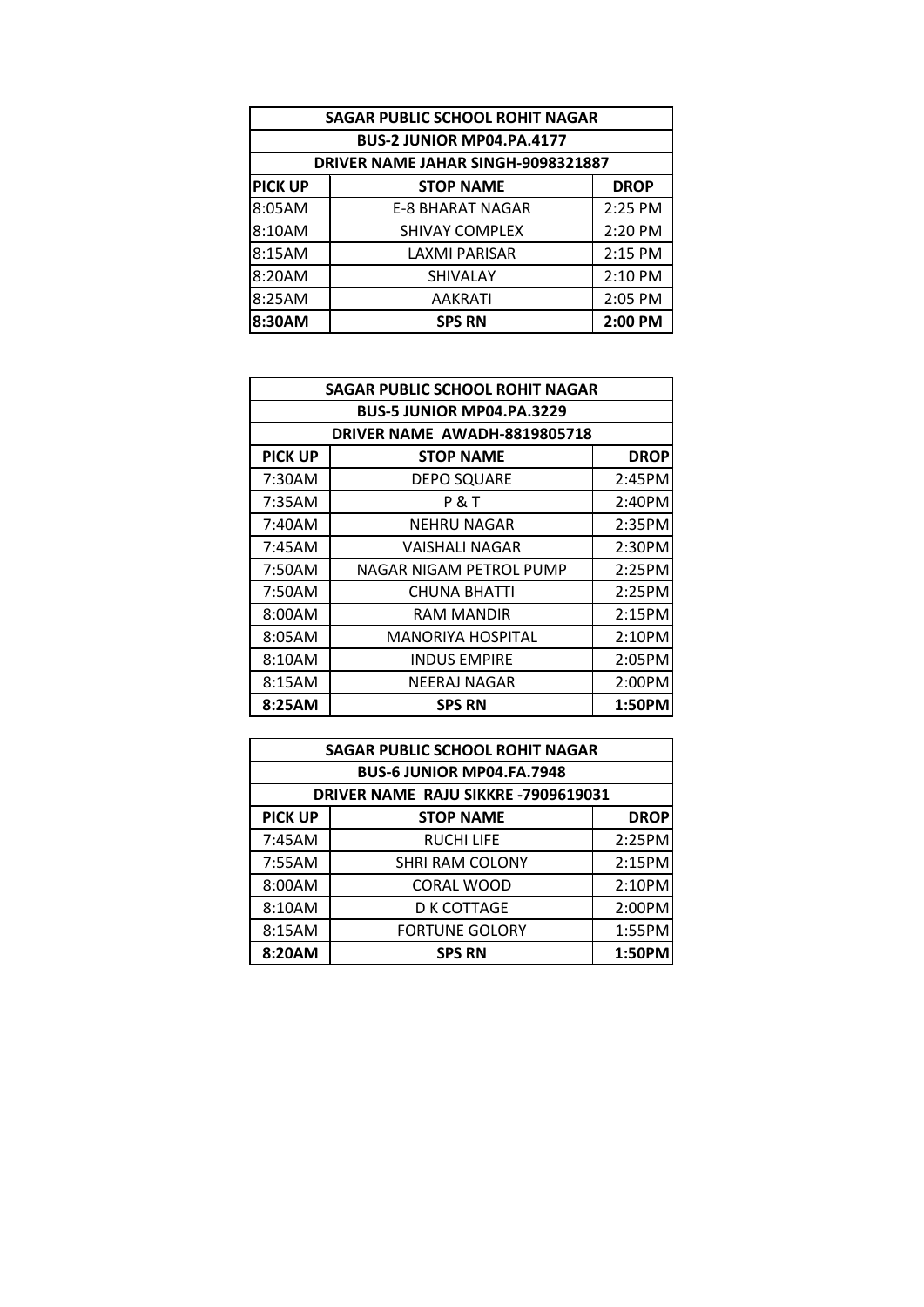| <b>SAGAR PUBLIC SCHOOL ROHIT NAGAR</b> |                                |             |
|----------------------------------------|--------------------------------|-------------|
| <b>BUS-7 JUNIOR MP04.PA.3461</b>       |                                |             |
|                                        | DRIVER NAME-KISHAN- 6263620562 |             |
| <b>PICK UP</b>                         | <b>STOP NAME</b>               | <b>DROP</b> |
| 7:30 AM                                | <b>6 NUMBER</b>                | 2:45 PM     |
| 7:40 AM                                | <b>KHILANDEV</b>               | 2:40 PM     |
| $7:45$ AM                              | E-2 ARERA                      | 2:35 PM     |
| 7:50 AM                                | NARMADA HOSPITAL               | 2:30 PM     |
| 7:55 AM                                | <b>10 NUMBER</b>               | 2:25 PM     |
| $8:00$ AM                              | <b>SHALIMAR ENCLAVE</b>        | 2:20 PM     |
| 8:05 AM                                | <b>12 NUMBER</b>               | $2:15$ PM   |
| 8:10 AM                                | <b>BASANT KUNJ</b>             | $2:10$ PM   |
| $8:20$ AM                              | <b>BAWADIYA</b>                | 2:05 PM     |
| 8:25 AM                                | <b>SPS RN</b>                  | 2:00 PM     |

| <b>SAGAR PUBLIC SCHOOL ROHIT NAGAR</b> |                                      |             |
|----------------------------------------|--------------------------------------|-------------|
| <b>BUS-8 JUNIOR MP04.PA.3462</b>       |                                      |             |
|                                        | DRIVER NAME-MUKESH BAMNE- 9755054093 |             |
| <b>PICK UP</b>                         | <b>STOP NAME</b>                     | <b>DROP</b> |
| 7:20 AM                                | DANISH NAGAR/RAJAT VIHAR             | 3:05 PM     |
| 7:25 AM                                | <b>SHIKSHA CONGRESS</b>              | $3:00$ PM   |
| 7:30 AM                                | BHEL SANGAM CHAURAHA                 | 2:55 PM     |
| 7:35 AM                                | <b>80 FEET ROAD CHAURAHA</b>         | 2:50 PM     |
| 7:40 AM                                | KENDRIYA VIDYALAYA                   | 2:45 PM     |
| 7:45 AM                                | <b>SAGAR ROYAL HOMES</b>             | 2:40 PM     |
| 7:50 AM                                | SAGAR ROYAL VILLAS                   | 2:35 PM     |
| 7:55 AM                                | D-MART                               | 2:30 PM     |
| 8:05 AM                                | PALLAVI NAGAR                        | 2:20 PM     |
| 8:10 AM                                | VISHNU HITECH                        | $2:15$ PM   |
| 8:15 AM                                | DK DEVASTHALI/ADHISTHAN              | 2:10 PM     |
| 8:25 AM                                | <b>SPS RN</b>                        | 2:00 PM     |

| SAGAR PUBLIC SCHOOL ROHIT NAGAR |                                            |             |  |
|---------------------------------|--------------------------------------------|-------------|--|
|                                 | <b>BUS-9 JUNIOR MP04.PA.3463</b>           |             |  |
|                                 | DRIVER NAME SANKAR LOHAWANSHI - 9109731233 |             |  |
| <b>PICK UP</b>                  | <b>STOP NAME</b>                           | <b>DROP</b> |  |
| 7:30 AM                         | <b>CHAR IMLI</b>                           | $2:50$ PM   |  |
| 7:40 AM                         | 2nd STOP                                   | 2:45 PM     |  |
| 7:45 AM                         | <b>NUTAN COLLEGE</b>                       | 2:40 PM     |  |
| 7:50 AM                         | BAGHIRA APARTMENT                          | 2:35 PM     |  |
| 7:55 AM                         | AGARWAL HOSPITAL                           | 2:30 PM     |  |
| 8:00 AM                         | 11 NO STOP                                 | $2:25$ PM   |  |
| 8:05 AM                         | <b>SAI BOARD STOP</b>                      | $2:20$ PM   |  |
| 8:10 AM                         | 12 NO STOP                                 | 2:20 PM     |  |
| 8:10 AM                         | BHARAT NAGAR                               | $2:15$ PM   |  |
| $8:15$ AM                       | AURA MALL                                  | $2:10$ PM   |  |
| 8:20 AM                         | BERCHA MAWA BHANDAR                        | 2:05 PM     |  |
| 8:25 AM                         | <b>SPS RN</b>                              | 2:00 PM     |  |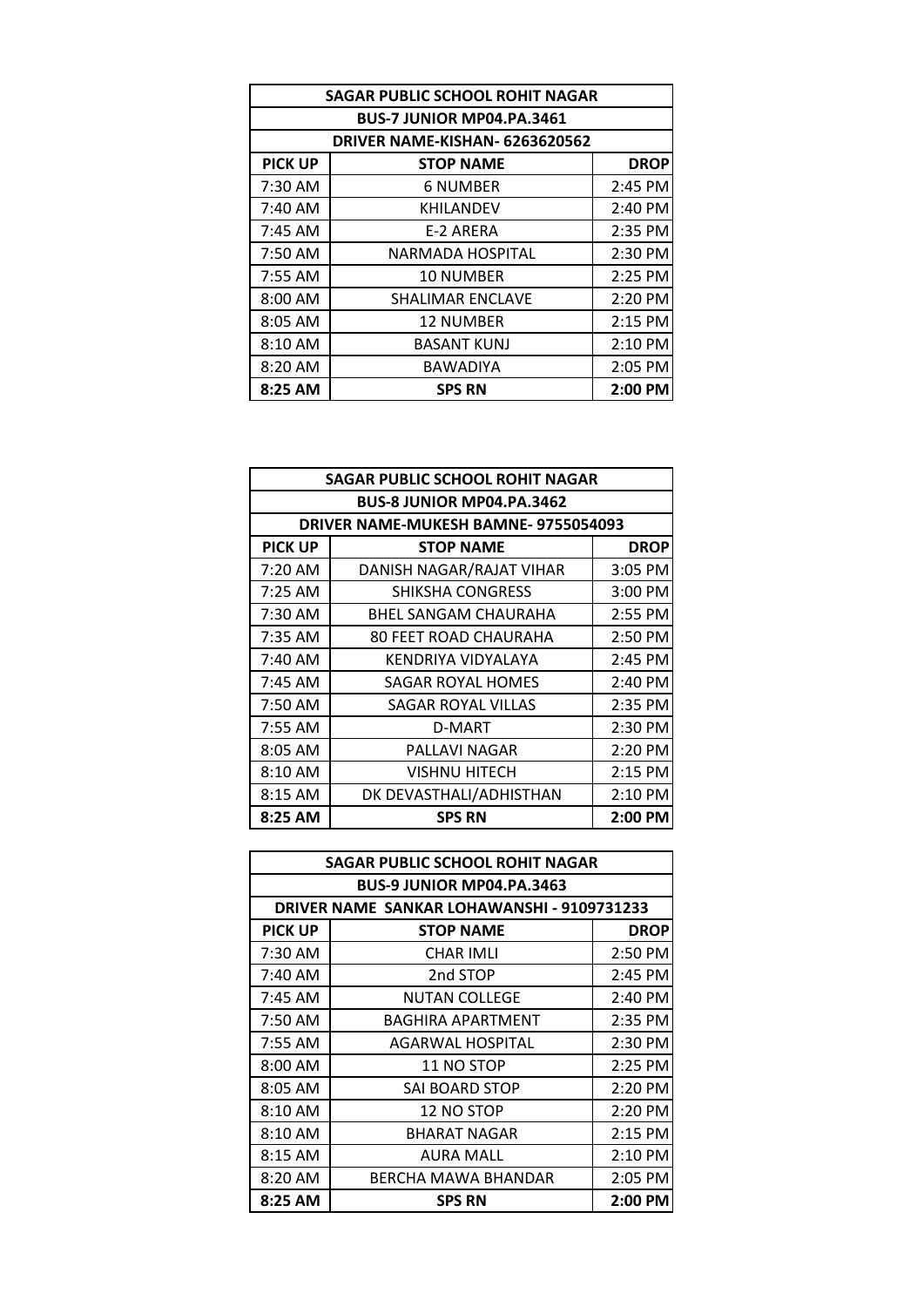| <b>SAGAR PUBLIC SCHOOL ROHIT NAGAR</b> |                                          |             |  |
|----------------------------------------|------------------------------------------|-------------|--|
|                                        | <b>BUS-10 JUNIOR MP04.PA.3757</b>        |             |  |
|                                        | <b>DRIVER NAME DEEPAK NATH 913154501</b> |             |  |
| <b>PICK UP</b>                         | <b>STOP NAME</b>                         | <b>DROP</b> |  |
| 7:35 AM                                | NIRUPAM ROYALPAM                         | 2:50 PM     |  |
| $7:40 \, \text{PM}$                    | <b>NIKHIL BUNGALOW</b>                   | 2:45 PM     |  |
| $7:45$ PM                              | <b>FORTUNE KASTURI</b>                   | 2:40 PM     |  |
| 7:50 PM                                | DEVALAYA PRISTINE                        | 2:35 PM     |  |
| 7:55 PM                                | SAGAR EDEN GARDEN                        | 2:30 PM     |  |
| 8:00 PM                                | ROSE WOOD ENCLAVE                        | $2:25$ PM   |  |
| 8:05 PM                                | SHALIMAR                                 | $2:20$ PM   |  |
| 8:15 PM                                | <b>GUJRATI COLONY</b>                    | $2:10$ PM   |  |
| 8:25 PM                                | <b>SPS RN</b>                            | 2:00 PM     |  |

| <b>SAGAR PUBLIC SCHOOL ROHIT NAGAR</b> |                                          |             |  |
|----------------------------------------|------------------------------------------|-------------|--|
|                                        | <b>BUS-11 JUNIOR MP04.PA.3758</b>        |             |  |
|                                        | DRIVER NAME KAMLESH MALVIYA - 6260915679 |             |  |
| <b>PICK UP</b>                         | <b>STOP NAME</b>                         | <b>DROP</b> |  |
| 7:40 AM                                | <b>EXECELLENCE COLLEGE STOP</b>          | 2:40 PM     |  |
| 7:50 AM                                | <b>VISHAL MEGA MART</b>                  | 2:35 PM     |  |
| 7:50 AM                                | <b>SHALIMAR GARDEN</b>                   | 2:30 PM     |  |
| 7:55 AM                                | <b>BHUMIKA PARISAR</b>                   | 2:25 PM     |  |
| 8:00 AM                                | SARAG PREMIUM TOWER                      | 2:20 PM     |  |
| 8:05 AM                                | SARVDHARAM C-SECTOR                      | 2:15 PM     |  |
| 8:15 AM                                | SIGNATURE 99                             | 2:10 PM     |  |
| 8:20 AM                                | SAMARTH PARISAR                          | 2:05 PM     |  |
| 8:25 AM                                | <b>SPS RN</b>                            | $2:00$ PM   |  |

| <b>SAGAR PUBLIC SCHOOL ROHIT NAGAR</b> |                                     |             |  |
|----------------------------------------|-------------------------------------|-------------|--|
|                                        | <b>BUS - 13 JUNIOR MP04.PA.4002</b> |             |  |
|                                        | DRIVER NAME FAHIM KHAN - 9770308095 |             |  |
| <b>PICK UP</b>                         | <b>STOP NAME</b>                    | <b>DROP</b> |  |
| 7:35 AM                                | <b>CI PARK</b>                      | 2:40 PM     |  |
| $7:40 \text{ AM}$                      | AMARNATH GATE                       | 2:35 PM     |  |
| 7:45 AM                                | PARVATI NAGAR                       | 2:30 PM     |  |
| 7:50 AM                                | WESTERN HOTEL                       | $2:25$ PM   |  |
| 7:55 AM                                | SAGAR ENCLAVE                       | 2:20 PM     |  |
| $8:00$ AM                              | CI - HITECH                         | $2:15$ PM   |  |
| 8:05 AM                                | JAI BHAVANI MEDICAL                 | $2:10$ PM   |  |
| 8:10 AM                                | DANISH CHOURAHA                     | 2:05 PM     |  |
| 8:15 AM                                | VIRASHA HEIGHTS                     | $2:00$ PM   |  |
| 8:20 AM                                | <b>FORTURE SINGNATURE</b>           | 1:55 PM     |  |
| 8:25 AM                                | <b>SPS RN</b>                       | 1:50 PM     |  |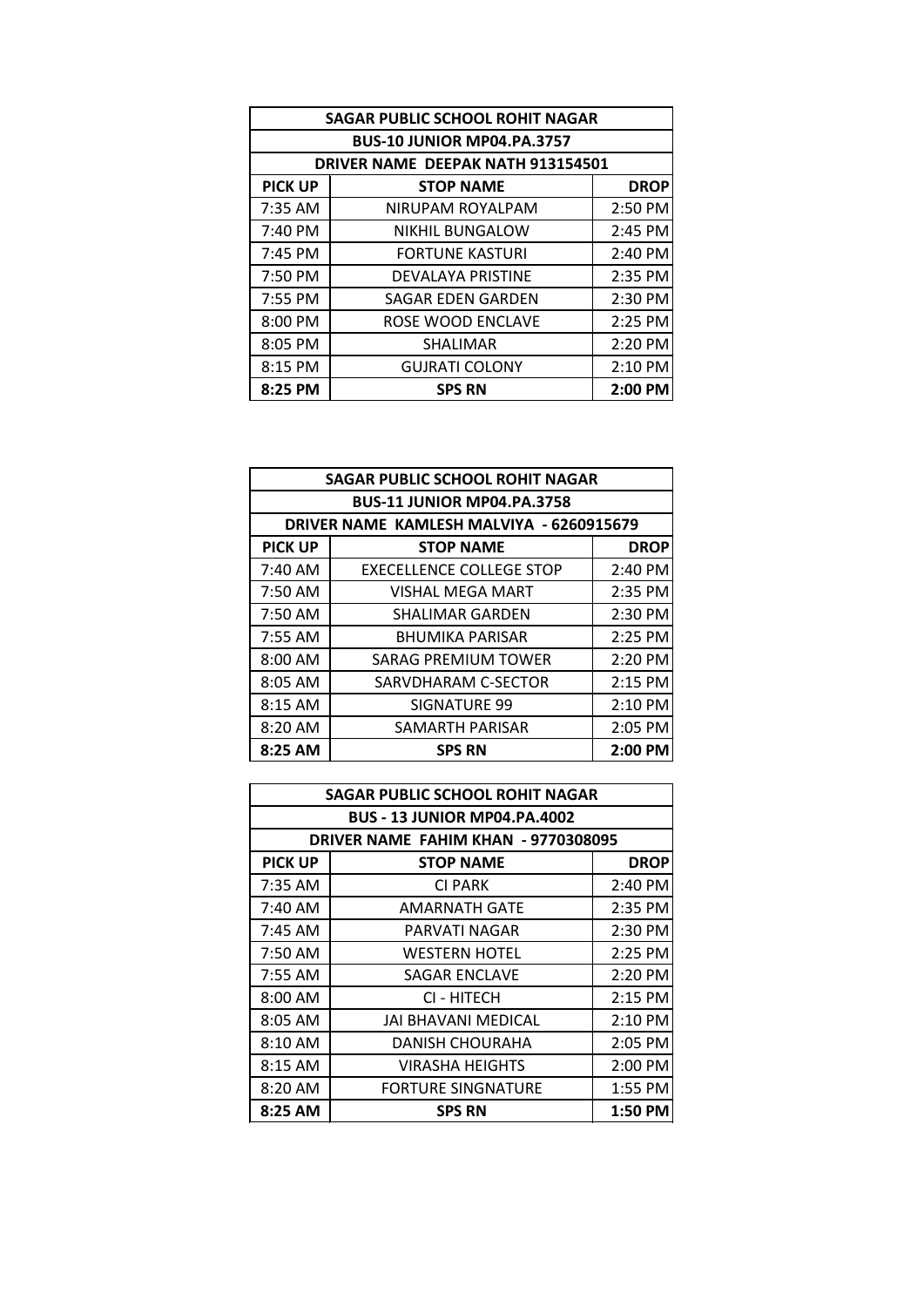| <b>SAGAR PUBLIC SCHOOL ROHIT NAGAR</b> |                                               |             |  |
|----------------------------------------|-----------------------------------------------|-------------|--|
|                                        | <b>BUS - 14 JUNIOR MP04.PA.4003</b>           |             |  |
|                                        | <b>DRIVER NAME SANDEEP DHURVE -9713068092</b> |             |  |
| <b>PICK UP</b>                         | <b>STOP NAME</b>                              | <b>DROP</b> |  |
| $7:35$ AM                              | AASHIMA HEIGHT                                | 2:40 PM     |  |
| 7:40 AM                                | PEBBLE BAY-2                                  | 2:35 PM     |  |
| 7:45 AM                                | PEBBLE BAY-1                                  | 2:30 PM     |  |
| $7:50$ AM                              | <b>MEENAKSHI PLANET CITY</b>                  | 2:25 PM     |  |
| 7:55 AM                                | <b>GAYATRI VIHAR</b>                          | 2:20 PM     |  |
| 8:00 AM                                | OM NAGAR                                      | 2:15 PM     |  |
| 8:05 AM                                | SURENDRA GARDEN                               | 2:10 PM     |  |
| 8:10 AM                                | <b>VIDHYA NAGAR</b>                           | 2:05 PM     |  |
| 8:15 AM                                | <b>NARAYAN NAGAR</b>                          | 2:00 PM     |  |
| 8:25 AM                                | <b>SPS RN</b>                                 | 1:50 PM     |  |
|                                        |                                               |             |  |
|                                        | SAGAR PUBLIC SCHOOL ROHIT NAGAR               |             |  |
|                                        | WINGER-1 JUNIOR MP.04.PA.2963                 |             |  |
|                                        | DRIVER NAME RITESH JATAV - 8269882942         |             |  |
| <b>PICK UP</b>                         | <b>STOP NAME</b>                              | <b>DROP</b> |  |
| 7:20AM                                 | <b>INDRAPURI A SEC</b>                        | 2:45PM      |  |
| 7:25AM                                 | <b>INDRAPURI C SEC</b>                        | 2:40PM      |  |
| 7:25AM                                 | <b>CHATTRASAL NAGAR</b>                       | 2:35PM      |  |
| 7:30AM                                 | <b>MINAL GATE NO 1</b>                        | 2:30PM      |  |
| 7:30AM                                 | MINAL GATE NO 4                               | 2:30PM      |  |
| 7:35AM                                 | MINAL GATE NO 5                               | 2:25PM      |  |
| 7:40AM                                 | <b>SAGAR EDEN GARDEN</b>                      | 2:20PM      |  |
| 7:50AM                                 | <b>SLV</b>                                    | 2:15PM      |  |
| 7:55AM                                 | AYODHYA SABJI MANDI                           | 2:10PM      |  |
| 8:10AM                                 | RAILWAY COLONY HABIBGANJ                      | 2:00PM      |  |
| 8:25AM                                 | <b>SPS RN</b>                                 | 1:50PM      |  |

| <b>SAGAR PUBLIC SCHOOL ROHIT NAGAR</b> |                                    |             |
|----------------------------------------|------------------------------------|-------------|
|                                        | WINGER-2 JUNIOR MP04.PA.2962       |             |
|                                        | DRIVER NAME-ANAND SINGH-8223907379 |             |
| <b>PICK UP</b>                         | <b>STOP NAME</b>                   | <b>DROP</b> |
| 7:35AM                                 | <b>TULSI NAGAR</b>                 | 2:40PM      |
| 7:45AM                                 | <b>SOMAYA PARK LAND</b>            | 2:35PM      |
| 7:50AM                                 | <b>REGAL TOWN</b>                  | 2:30PM      |
| 7:55AM                                 | AVADHPURI THANA                    | 2:25PM      |
| 8:00AM                                 | ADHARSHEELA                        | 2:20PM      |
| 8:10AM                                 | SAKET NAGAR                        | 2:10PM      |
| 8:25AM                                 | <b>SPS RN</b>                      | 2:00PM      |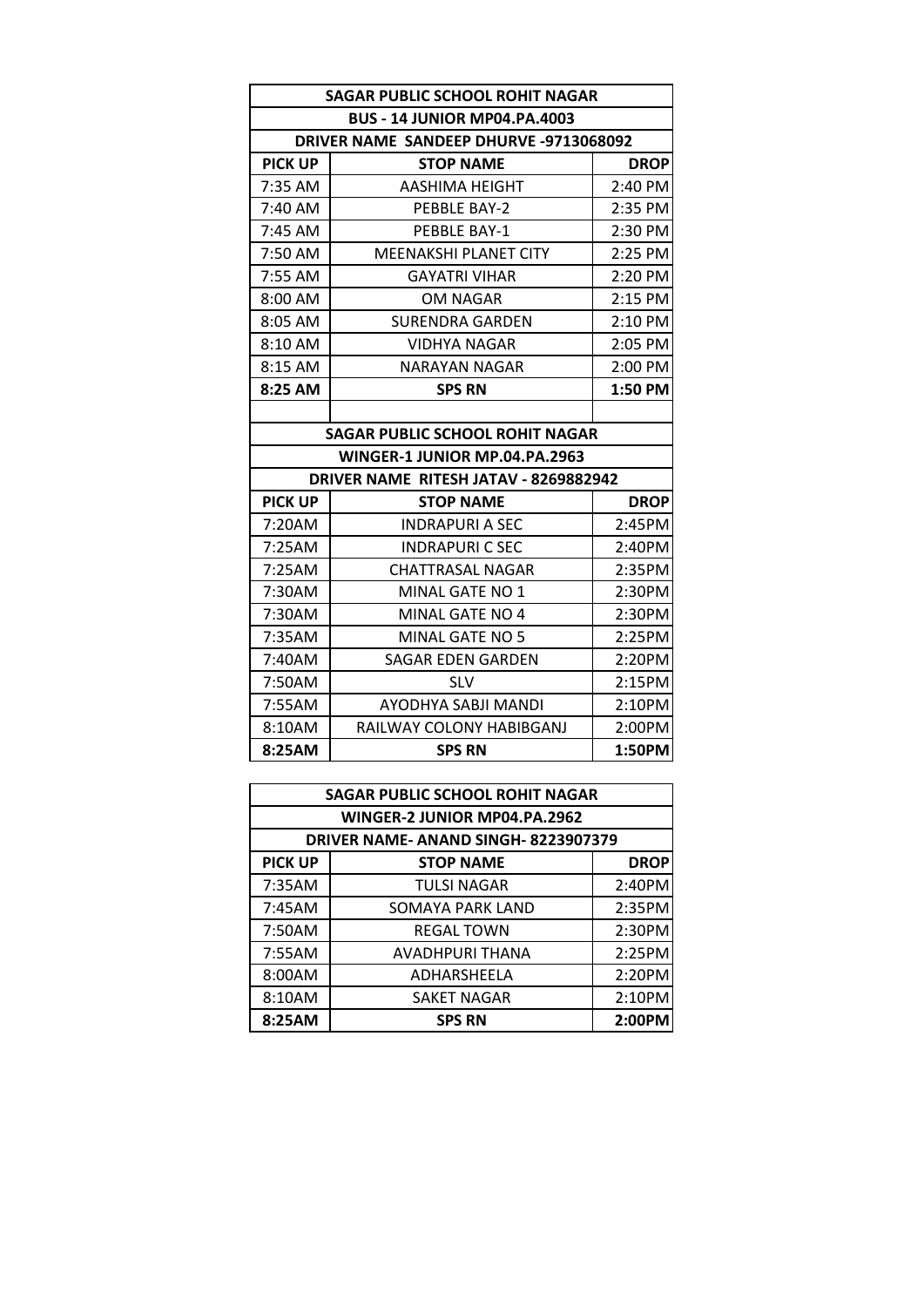| <b>SAGAR PUBLIC SCHOOL ROHIT NAGAR</b> |                                   |             |  |
|----------------------------------------|-----------------------------------|-------------|--|
|                                        | WINGER-3 JUNIOR MP04.PA.2514      |             |  |
|                                        | DRIVER NAME SUNIL NATH-9691193715 |             |  |
| <b>PICK UP</b>                         | <b>STOP NAME</b>                  | <b>DROP</b> |  |
| 7:30AM                                 | SIGNATURE 360                     | 2:40PM      |  |
| 7:35AM                                 | <b>KASTURI ROYAL PARK</b>         | 2:35PM      |  |
| 7:40AM                                 | A B SMART CITY                    | 2:30PM      |  |
| 7:45AM                                 | SAGAR GOLDEN PLAM                 | 2:25PM      |  |
| 7:50AM                                 | <b>PRIDE CITY</b>                 | 2:20PM      |  |
| 7:55AM                                 | <b>SPRING VALLY</b>               | 2:15PM      |  |
| 8:00AM                                 | <b>PARK CITY</b>                  | 2:10PM      |  |
| 8:10AM                                 | VISHVAKARMA MANDIR                | 2:05PM      |  |
| 8:15AM                                 | <b>SURENDRA VIHAR</b>             | 2:00PM      |  |
| 8:25AM                                 | <b>SPS RN</b>                     | 1:50PM      |  |

| <b>SAGAR PUBLIC SCHOOL ROHIT NAGAR</b> |                                       |        |  |
|----------------------------------------|---------------------------------------|--------|--|
|                                        | WINGER-4 JUNIOR MP04.PA.2513          |        |  |
|                                        | DRIVER NAME BALRAM KUSHWHA-9753654905 |        |  |
| <b>PICK UP</b>                         | <b>STOP NAME</b><br><b>DROP</b>       |        |  |
| 7:25AM                                 | <b>JAIN MANDIR DANISH KUNJ</b>        | 2:40PM |  |
| 7:35AM                                 | <b>SAGAR INCLAVE</b>                  | 2:50PM |  |
| 7:40AM                                 | <b>ASHIRVAD COLONY</b>                | 2:55PM |  |
| 7:50AM                                 | <b>DANISH HILLS</b>                   | 2:15PM |  |
| 7:55AM                                 | MAA PARVATI NAGAR                     | 2:10PM |  |
| 8:05AM                                 | SARVADHARM C SEC                      | 2:05PM |  |
| 8:15AM                                 | <b>DANISH KUNJ</b>                    | 2:00PM |  |
| 8:25AM                                 | <b>SPS RN</b>                         | 1:50PM |  |

| <b>SAGAR PUBLIC SCHOOL ROHIT NAGAR</b> |                                             |        |  |  |
|----------------------------------------|---------------------------------------------|--------|--|--|
|                                        | WINGER-5 JUNIOR MP04.PA.2964                |        |  |  |
|                                        | DRIVER NAME SHIV NARAYAN MALVIYA-7587691960 |        |  |  |
| <b>PICK UP</b>                         | <b>DROP</b><br><b>STOP NAME</b>             |        |  |  |
| 7:45AM                                 | <b>BANSAL HOSPITAL SHAPURA</b>              | 2:30PM |  |  |
| 7:50AM                                 | <b>BABA NAGAR</b>                           | 2:25PM |  |  |
| 8:00AM                                 | <b>FORTUNE PRIDE</b>                        | 2:15PM |  |  |
| 8:05AM                                 | RAGHUNATH NAGAR                             | 2:10PM |  |  |
| 8:15AM                                 | <b>JAIBHAWANI HOUSING SOCIETY</b>           | 2:00PM |  |  |
| 8:20AM                                 | <b>ROHIT NAGAR PHASE -2</b>                 | 1:55PM |  |  |
| 8:25AM                                 | <b>SPS RN</b>                               | 1:50PM |  |  |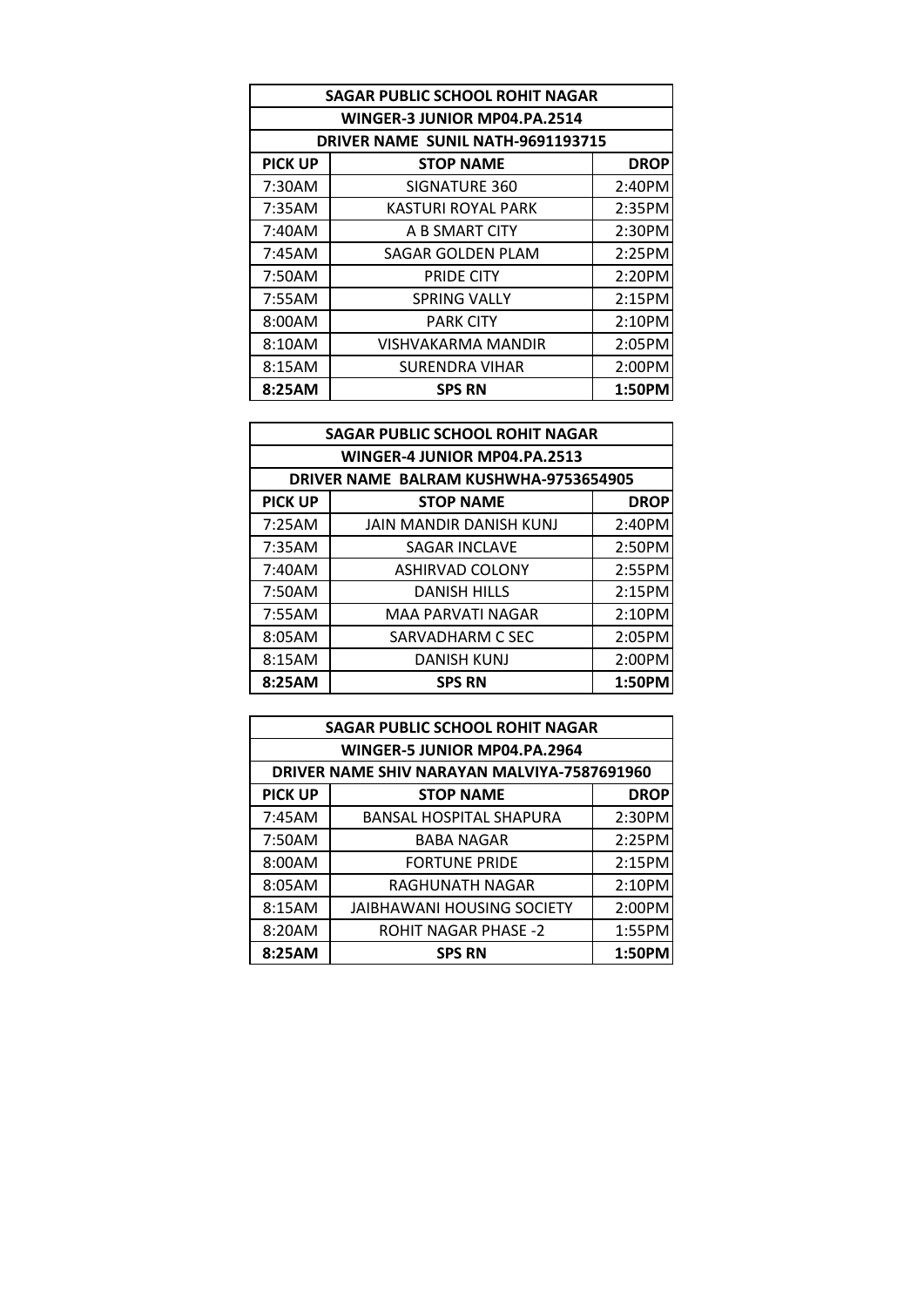| <b>SAGAR PUBLIC SCHOOL ROHIT NAGAR</b> |                                          |             |  |
|----------------------------------------|------------------------------------------|-------------|--|
|                                        | WINGER-6 JUNIOR MP04.PA.3041             |             |  |
|                                        | DRIVER NAME BANAP SINGH MEENA-9754165753 |             |  |
| <b>PICK UP</b>                         | <b>STOP NAME</b>                         | <b>DROP</b> |  |
| 7:35AM                                 | <b>BAWADIYA KALAN</b>                    | 2:30PM      |  |
| 7:45AM                                 | PALAVI NAGAR                             | 2:20PM      |  |
| 7:50AM                                 | KHANUJA ENCLAVE                          | 2:15PM      |  |
| 7:55AM                                 | <b>ANSHAL PRADHAN</b>                    | 2:10PM      |  |
| 8:05AM                                 | <b>D.K DEVASTHALI</b>                    | 2:05PM      |  |
| 8:15AM                                 | <b>NEERAJ NAGAR</b>                      | 2:00PM      |  |
| 8:20AM                                 | <b>EXTOL COLLEGE</b>                     | 1:55PM      |  |
| 8:25AM                                 | <b>SPS RN</b>                            | 1:50PM      |  |

| <b>SAGAR PUBLIC SCHOOL ROHIT NAGAR</b> |                                      |             |  |
|----------------------------------------|--------------------------------------|-------------|--|
|                                        | TRAVLLER - 7 JR MP04PA3478           |             |  |
|                                        | DRIVER NAME RAJU NIKKAM - 9171275125 |             |  |
| <b>PICK UP</b>                         | <b>STOP NAME</b>                     | <b>DROP</b> |  |
| 7:55 AM                                | <b>IBD ROYAL CITY</b>                | 2:35 PM     |  |
| 8:00 AM                                | <b>SLST</b>                          | 2:30 PM     |  |
| 8:05 AM                                | <b>RUDRAKSH KASTURI</b>              | 2:25 PM     |  |
| 8:10 AM                                | <b>AAKRITI GREEN</b>                 | 2:20 PM     |  |
| $8:15$ AM                              | LELA ATULYAM                         | 2:15 PM     |  |
| 8:20 AM                                | <b>CANAL KINSHIP</b>                 | 2:10 PM     |  |
| 8:25 AM                                | <b>SPS RN</b>                        | $2:00$ PM   |  |

|                                          | SAGAR PUBLIC SCHOOL ROHIT NAGAR |  |  |
|------------------------------------------|---------------------------------|--|--|
| TRAVLLER - 8 JR MP04PA3493               |                                 |  |  |
| <b>DRIVER NAME NANKISHORE-9926686384</b> |                                 |  |  |
| <b>PICK UP</b><br><b>STOP NAME</b>       | <b>DROP</b>                     |  |  |
| AMALTAS PARISAR MANISHA                  |                                 |  |  |
| 7:30 AM<br><b>MARKET</b>                 | 2:40 PM                         |  |  |
| 7:40 AM<br>NABARD SHEKHAR HOSPITAL       |                                 |  |  |
| ANKUR PLAY SCHOOL C-SECTOR               |                                 |  |  |
| $7:42 \text{ AM}$<br><b>SAHPURA</b>      | $2:35$ PM                       |  |  |
| AKASHGNGA COLONY TRILANGA<br>$7:45$ AM   | 2:30 PM                         |  |  |
| 7:47 AM<br><b>BNAK OF BARODA</b>         | $2:25$ PM                       |  |  |
| 7:50 AM<br>AURA MALL                     | 2:22 PM                         |  |  |
| <b>KRISHNA HOSPITAL</b><br>7:52 AM       | 2:20 PM                         |  |  |
| 7:55 AM<br>SHAHAPURA THANA               | $2:17$ PM                       |  |  |
| 8:02 AM<br><b>RUDRAKSH PHASE 2</b>       | $2:15$ PM                       |  |  |
| $8:10 \text{ AM}$<br>PARAS HERBAL PARK   | $2:10$ PM                       |  |  |
| AAKRITI MARRIAGE GARDEN ROHIT            |                                 |  |  |
| $8:13$ AM<br><b>NAGAR PHASE -2</b>       | $2:05$ PM                       |  |  |
| 8:25 AM<br><b>SPS RN</b>                 | $2:00$ PM                       |  |  |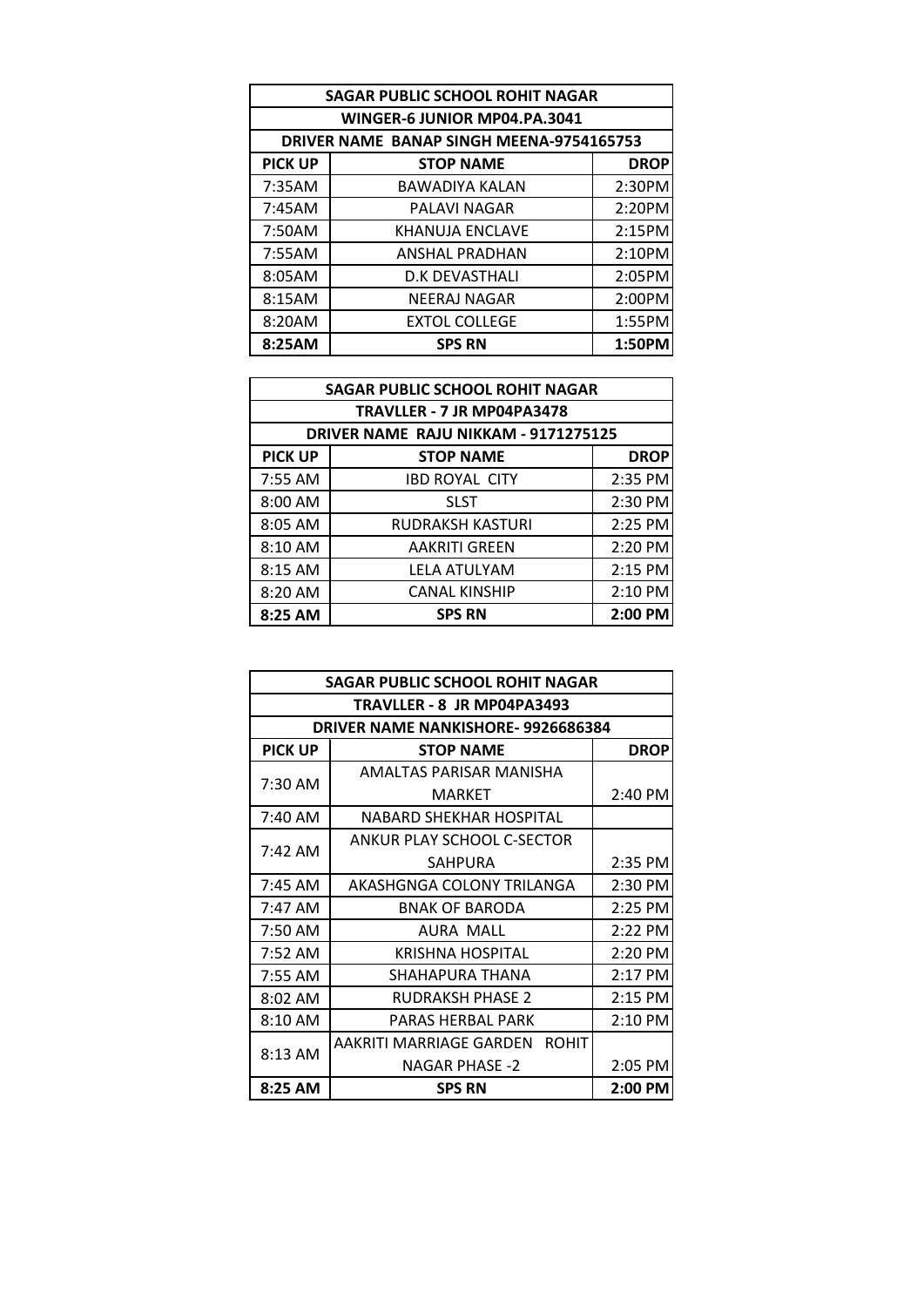| <b>SAGAR PUBLIC SCHOOL ROHIT NAGAR</b> |                                       |             |  |
|----------------------------------------|---------------------------------------|-------------|--|
|                                        | TRAVLLER - 9 JR MP04PA3494            |             |  |
|                                        | DRIVER NAME MOHIT SHARMA - 8962563649 |             |  |
| <b>PICK UP</b>                         | <b>STOP NAME</b>                      | <b>DROP</b> |  |
| 7:30 AM                                | <b>SUMITRA PARISAR</b>                | 2:55 PM     |  |
| 7:40 AM                                | <b>AMAR EDEN PARK</b>                 | 2:45 PM     |  |
| 7:50 AM                                | <b>SAHU AATA CHAKKI</b>               | 2:35 PM     |  |
| 8:00 AM                                | SOUMYA EVERGREEN                      | 2:25 PM     |  |
| 8:05 AM                                | SUHAGPUR ROAD                         | 2:15 PM     |  |
| 8:20 AM                                | <b>GIRDHAR PARISAR</b>                | 2:05 PM     |  |
| 8:25 AM                                | <b>SPS RN</b>                         | $2:00$ PM   |  |

| <b>SAGAR PUBLIC SCHOOL ROHIT NAGAR</b> |                                   |             |  |
|----------------------------------------|-----------------------------------|-------------|--|
| TRAVLLER -10 JR MP04PA3557             |                                   |             |  |
|                                        | DRIVER NAME GAJENDRA - 9098010549 |             |  |
| <b>PICK UP</b>                         | <b>STOP NAME</b>                  | <b>DROP</b> |  |
|                                        | ULTIMATE ENGLISH VILLA            | 2:50 PM     |  |
| 7:40 AM                                | CHICHALI BAIRAGARH                | 2:45 PM     |  |
| 7:45 AM                                | POLICE COLONY BAIRAGARH           | 2:40 PM     |  |
| 7:50 AM                                | <b>MADHUBAN CITY</b>              | 2:35 PM     |  |
| 7:55 AM                                | <b>FINE ENCLAVE</b>               | 2:30 PM     |  |
| 8:00 AM                                | <b>AMAR ESTATE</b>                | 2:25 PM     |  |
| 8:05 AM                                | SINGAPORE CITY                    | 2:20 PM     |  |
| 8:10 AM                                | LALITA NAGAR                      | $2:15$ PM   |  |
| $8:15$ AM                              | SINGAPORE CITY                    | $2:10$ PM   |  |
| 8:20 AM                                | <b>FORTURE SIGNATURE</b>          | 2:05 PM     |  |
| 8:25 AM                                | <b>SPS RN</b>                     | 2:00 PM     |  |

| <b>SAGAR PUBLIC SCHOOL ROHIT NAGAR</b> |                                    |             |
|----------------------------------------|------------------------------------|-------------|
|                                        | TRAVLLER -11 JR MP04PA3563         |             |
|                                        | DRIVER NAME RAM YADAV - 9109389917 |             |
| <b>PICK UP</b>                         | <b>STOP NAME</b>                   | <b>DROP</b> |
| 7:15 AM                                | <b>BRITISH PARK</b>                | 2:40 PM     |
| 7:20 AM                                | <b>FORTURE DEVICE CITY</b>         | 2:35 PM     |
| 7:30 AM                                | <b>KNP COLLAGE</b>                 | 2:30 PM     |
| 7:35 AM                                | <b>INDUS PARK</b>                  | 2:25 PM     |
| 7:40 AM                                | <b>KENDRIYE VIDYALAYA</b>          | 2:20 PM     |
| 7:45 AM                                | <b>PARAS HERMITAGE</b>             | 2:15 PM     |
| 8:10 AM                                | <b>SPS RN</b>                      | 2:00 PM     |